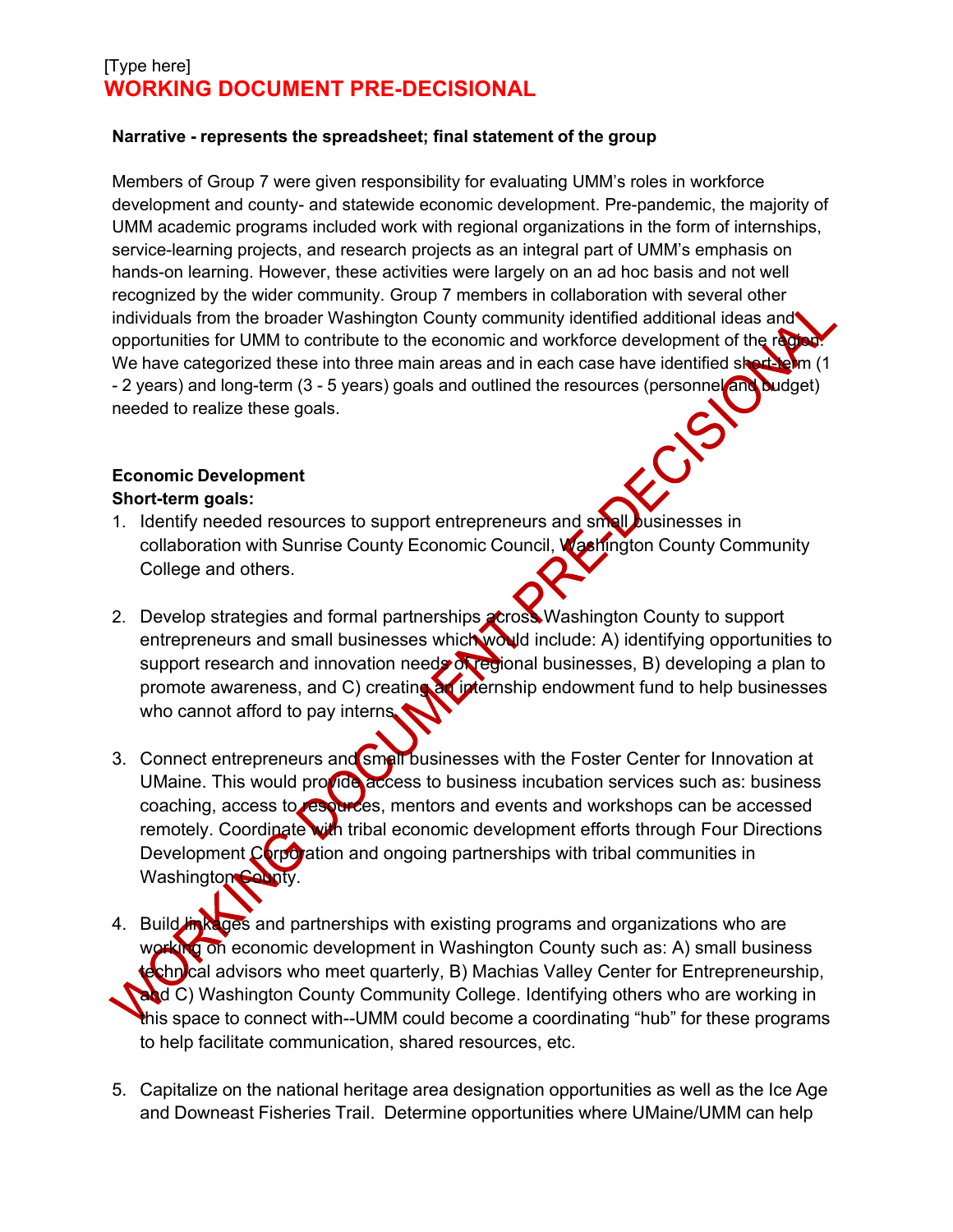communicate, facilitate, support these tourism opportunities for increased economic development in the region.

6. Create an inventory of underutilized facilities on campus that might present opportunities for economic or workforce development. Based on the inventory, identify potential uses and develop a feasibility plan.

### **Long-term goals:**

1. Creating economic development educational opportunities such as the ["Business of](https://machiasvalleycenter.org/the-business-of-maine-lobster-the-industry-a-to-z-register-today/) [Maine Lobster",](https://machiasvalleycenter.org/the-business-of-maine-lobster-the-industry-a-to-z-register-today/) which was a program that teaches all aspects of the industry. This a response to an industry request. With the possible changing future of Washington County (such as the heritage designation, the focus on natural resources), there may be more opportunities for these types of programs as well.

### Budget:

Personnel at UMM with the focus of building these partnerships/collaborations and connecting programs and organizations in Washington County. This could begin as a .5 FTE and ideally located at UMM, but possibly with the connection to OIED.

Small budget of \$1000 for students to work with Will Biberstein in fall 2021 to develop facility inventory.

### **Workforce Development**

Short-term goals

- 1. Identify existing on-going internships and explore ways for internships or other experiential learning opportunities to fill gaps for regional businesses. Explore ways to leverage remote internships statewide. Expand the reach of the Orono Career Center to assist the part-time UMM career counselor in connecting students with potential community partners.
- 2. Survey employers to determine training and skill needs. Use System mini-grants to develop micro-credentials and/or map UMM programs to existing UMS micro-credentials to address employer needs.
- 3. Examine a possible relationship between the UMM Aquaculture certificate and the UMaine Aquaculture micro-credential program for UMM students.

4. UMaine's Office of Research Development and other UMaine entities work with UMM faculty/administrators and partners to develop project ideas that can be seeded via the UMS Research Reinvestment Fund and then scaled through extramural sources.

Long-term goals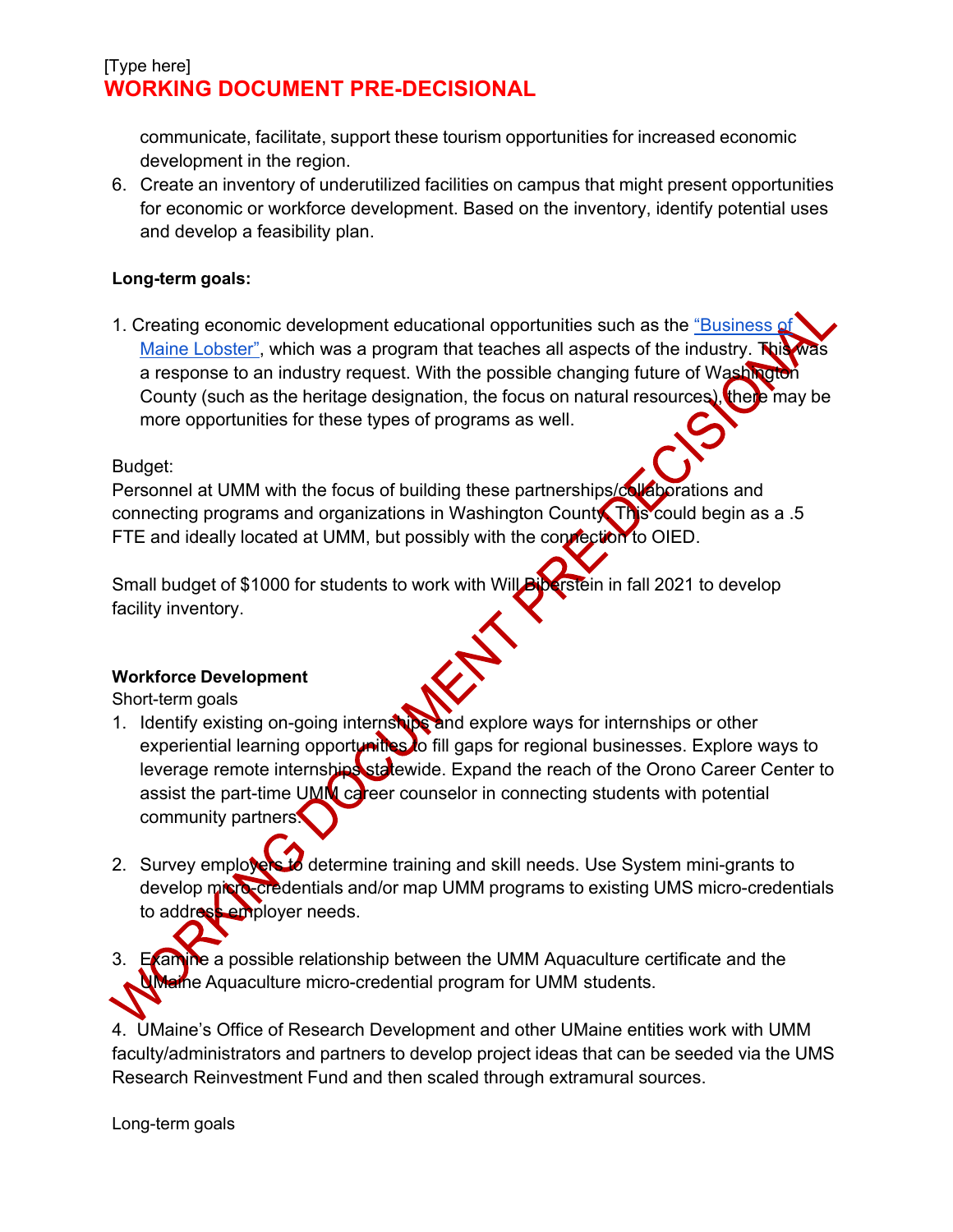1. Business community would like to see more offerings in IT, UMM doesn't have the necessary capacity. Explore partnership with Axiom/National Digital Equity Center, Project>Login/Educate Maine, UM School of Computing and Information Science and Maine Business School for IT skills programming.

#### Budget & Timeline

Personnel (possibly OIED and/or Extension) who could work with industry partners to determine industry needs, which could then be developed into educational programs and effectively delivered.

#### **External Resources to Leverage**

A number of external partners and resources have been identified that can be importantly partners in UMM's ability to fully realize its potential to help meet the needs of the county and state.

#### Short-term goals

- 1. Work more closely with Cooperative Extension in Washington County including analysis of moving offices to the UMM campus, involving UMM students and reenland Point, investigating opportunities for student internships at Blueberry Hill research farm, and expanding the work of the 4H STEM Ambassadors program.
- 2. Capitalize on the relationship between UMM and the Downeast Institute in the areas of marine biology/aquaculture, entrepreneurship and business development, and education.
- 3. Expand the relationship between UMM and the Downeast Salmon Federation to support student interns in aquaculture and **RRA** conservation.
- 4. Build a relationship between the DMM business program, UM Foster Center Innovate for Maine program and the Samise County Economic Council Machias Valley Entrepreneurship Center; matching students with internship opportunities with local businesses.
- 5. Investigate potertial ways in which UMM can support the initiative to have parts of Hancock and Washington Counties declared a National Heritage Region. This is particularly relevant to the Business and Entrepreneurship program and the Recreation and Tourism Management program.

# Long-term goals

**Investigate locating a tribal college on the UMM campus in partnership with the** assamaquoddy tribe.

2. Work with the state tourism office to bring conferences and institutes to UMM, especially during the summer months.